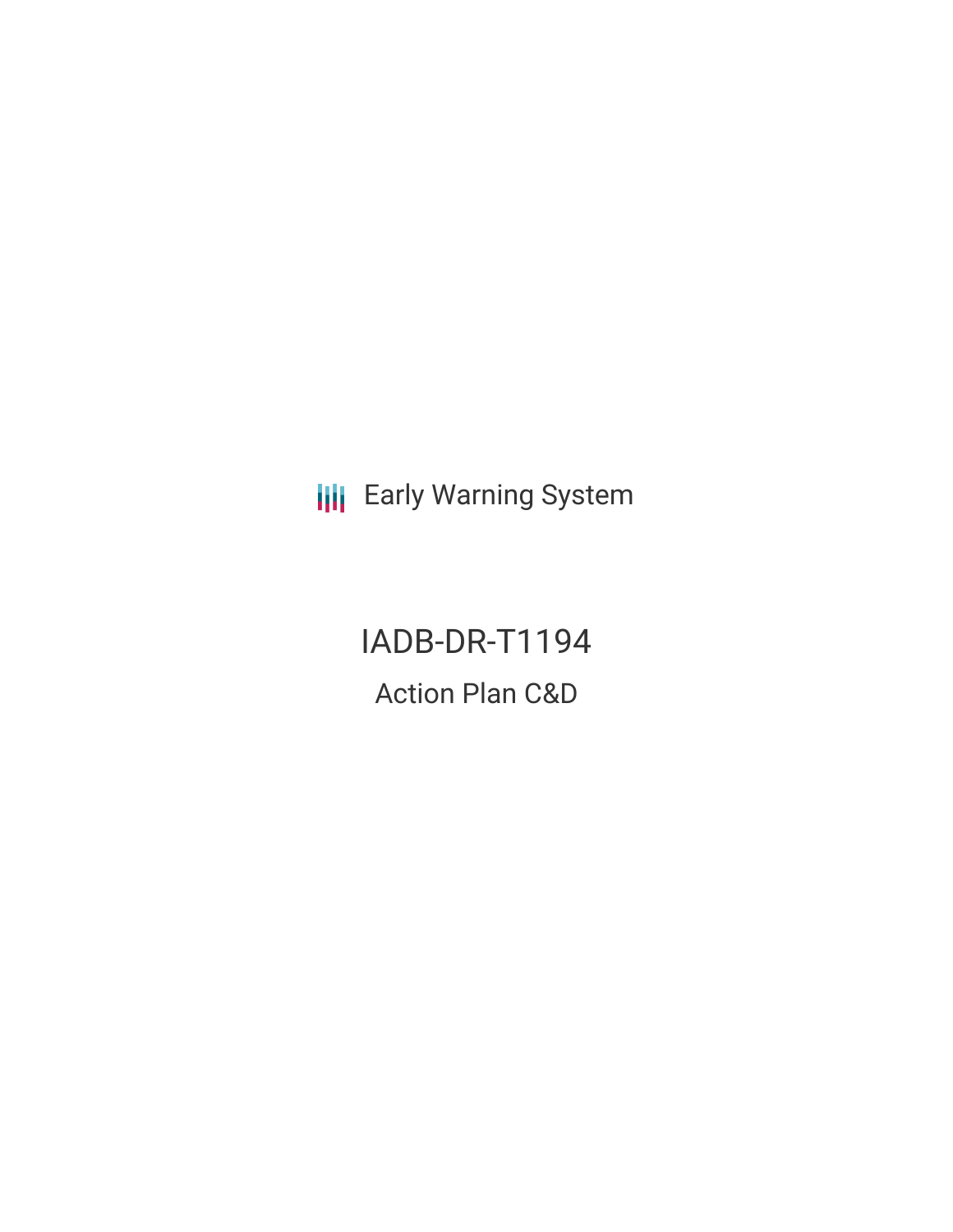# **Quick Facts**

| <b>Countries</b>               | Dominican Republic                     |
|--------------------------------|----------------------------------------|
| <b>Financial Institutions</b>  | Inter-American Development Bank (IADB) |
| <b>Status</b>                  | Active                                 |
| <b>Bank Risk Rating</b>        | U                                      |
| <b>Voting Date</b>             | 2019-01-02                             |
| <b>Borrower</b>                | Government of Dominican Republic       |
| <b>Sectors</b>                 | Infrastructure                         |
| <b>Investment Type(s)</b>      | Grant                                  |
| <b>Investment Amount (USD)</b> | $$0.42$ million                        |
| <b>Project Cost (USD)</b>      | $$0.42$ million                        |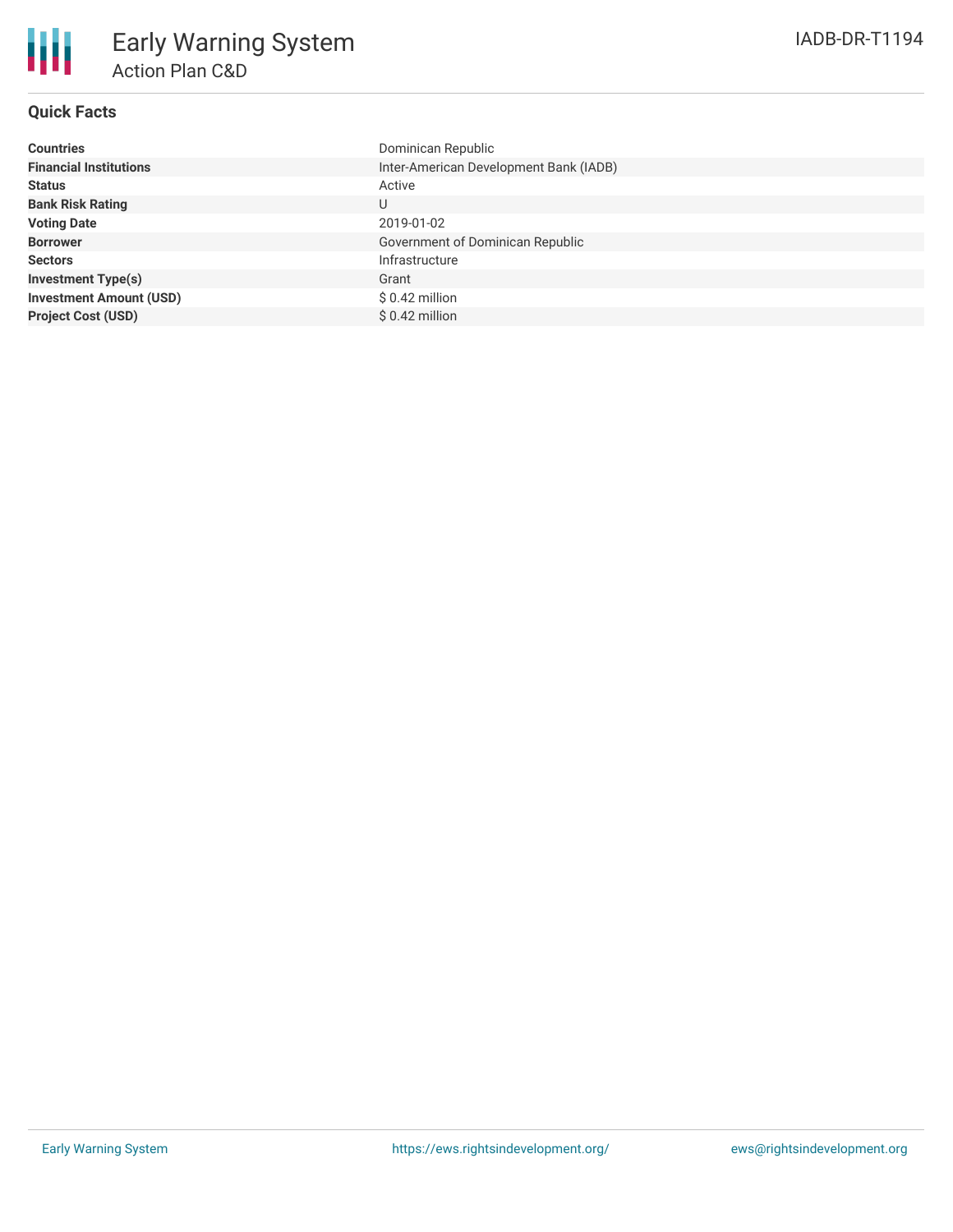# **Project Description**

Action Plan C&D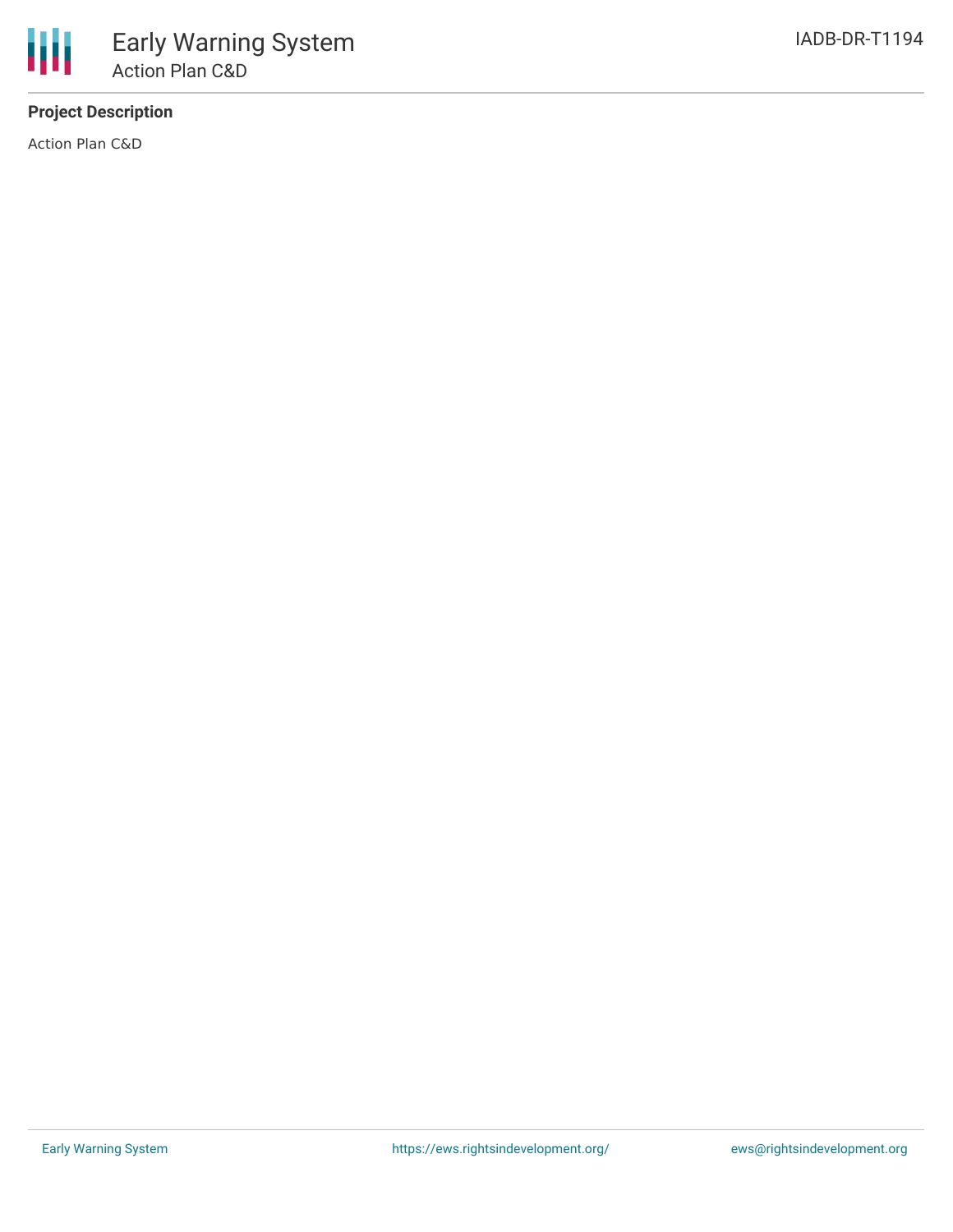## **Investment Description**

• Inter-American Development Bank (IADB)